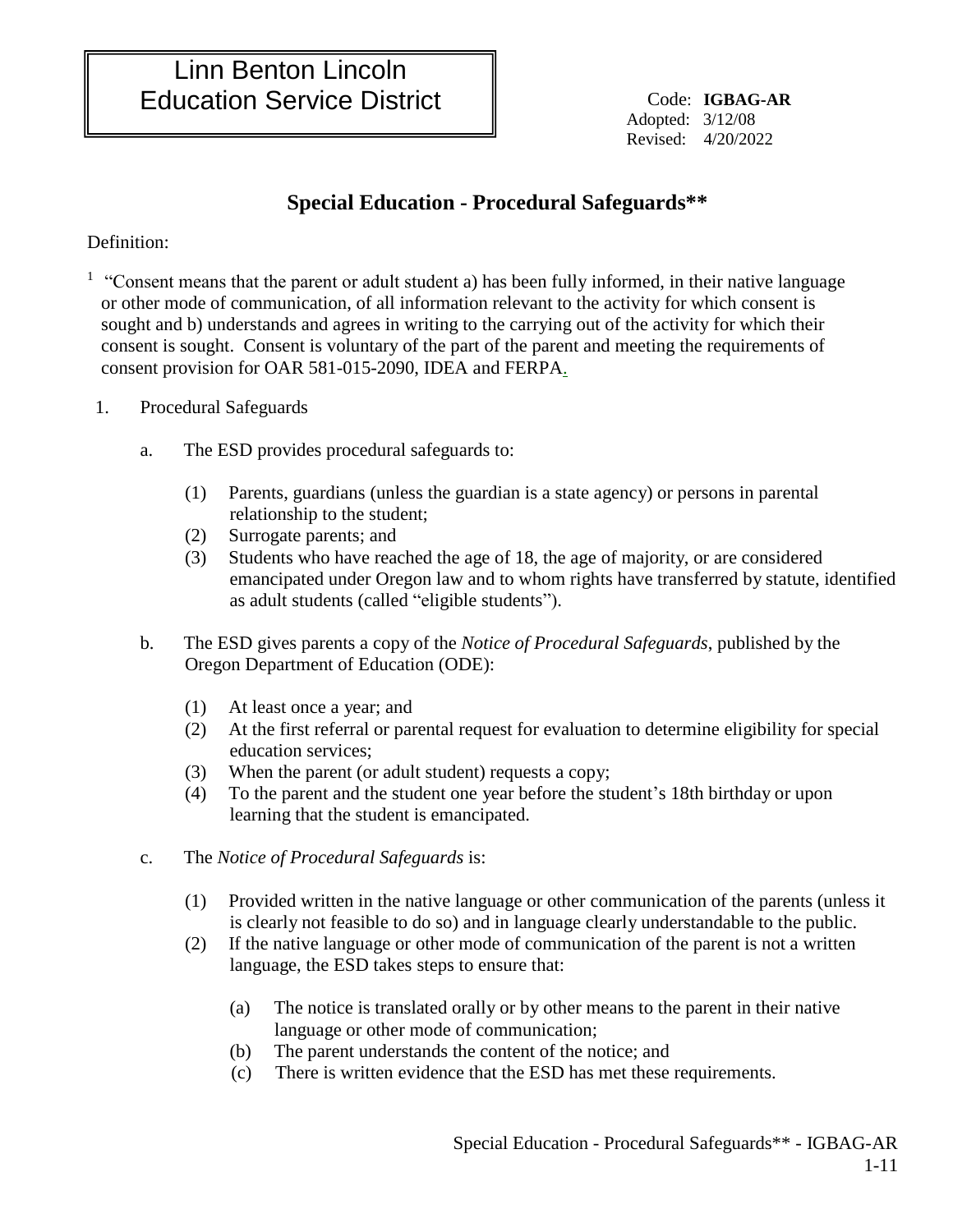- 2. Content of Procedural Safeguards Notice
	- The procedural safeguards notice includes all of the content provided in the *Notice of Procedural Safeguards* published by the Oregon Department of Education.
- 3. Parent or Adult Student Meeting Participation
	- a. The ESD provides parents or adult students an opportunity to participate in meetings with respect to the identification, evaluation, Individualized Education Program (IEP) and educational placement of the student, and the provision of a free appropriate public education to the student.
	- b. The ESD provides parents or adult students written notice of any meeting sufficiently in advance to ensure an opportunity to attend. The written notice:
		- (1) States the purpose, time and place of the meeting and who is invited to attend;
		- (2) Advises that parents or adult students may invite other individuals who they believe have knowledge or special expertise regarding the student;
		- (3) Advises the parents or adult student that the team may proceed with the meeting even if they are not in attendance;
		- (4) Advises the parent or adult students who to contact before the meeting to provide information if they are unable to attend; and
		- (5) Indicates if one of the meeting's purposes is to consider transition services or transition service needs. If so:
			- (a) Indicates that the student will be invited; and
			- (b) Identifies any agencies invited to send a representative.
	- c. The ESD takes steps to ensure that one or both of the parents of a student with a disability are present at each IEP or placement meeting or are afforded the opportunity to participate, including:
		- (1) Notifying parents of the meeting early enough to ensure that they will have an opportunity to attend; and
		- (2) Scheduling the meeting at a mutually agreed on time and place.
	- d. If neither parent can participate, the ESD will use other methods to ensure participation, including, but not limited to, individual or conference phone calls or home visits.
	- e. The ESD may conduct an evaluation planning or eligibility meeting without the parent or adult student if the ESD provided meeting notice to the parent or adult student sufficiently in advance to ensure an opportunity to attend.
	- f. The ESD may conduct an IEP or placement meeting without the parent or adult student if the ESD is unable to convince the parents or adult students that they should participate. Attempts to convince the parent to participate will be considered sufficient if the ESD:
		- (1) Communicates directly with the parent or adult student and arranges a mutually agreeable time and place and sends written notice to confirm the arrangement; or
		- (2) Proposes a time and place in the written notice stating that a different time and place might be requested and confirms that the notice was received.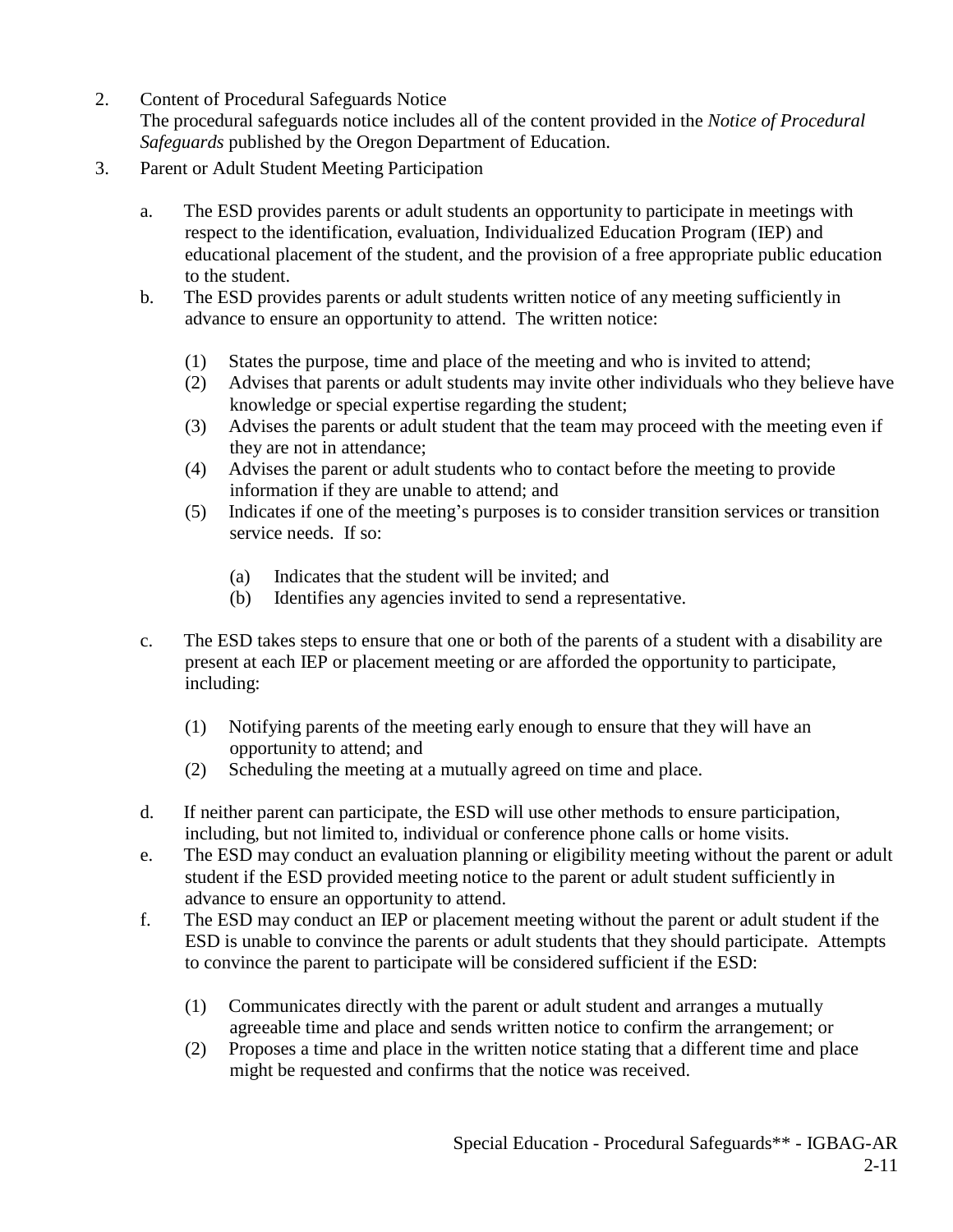- g. If the ESD proceeds with an IEP meeting without a parent or adult student, the ESD must have a record of its attempts to arrange a mutually agreed upon time and place such as:
	- (1) Detailed records of telephone calls made or attempted and the results of those calls;
	- (2) Copies of correspondence sent to the parents and any responses received; and
	- (3) Detailed records of visits made to the parents' home or place of employment and the results of those visits.
- h. The ESD takes whatever action is necessary to ensure that the parent or adult student understands the proceedings at a meeting, including arranging for an interpreter for parents or adult students who are deaf or whose native language is other than English.
- i. After the transfer of rights to an adult student at the age of majority, the ESD provides written notice of meetings to the adult student and parent, if the parent can be reasonably located. After the transfer of rights to an adult student at the age of majority, a parent receiving notice of an IEP meeting is not entitled to attend the meeting unless invited by the adult student or the ESD.
- j. An IEP meeting does not include:
	- (1) Informal or unscheduled conversations involving school ESD personnel;
	- (2) Conversations on issues such as teaching methodology, lesson plans or coordination of service provision if those issues are not addressed in the student's IEP; or
	- (3) Preparatory activities that ESD or public personnel engage in to develop a proposal or response to a parent proposal that will be discussed at a later meeting.
- 4. Surrogate Parents
	- a. The ESD protects the rights of a student with a disability, or suspected of having a disability, by appointing a surrogate parent when:
		- (1) The parent cannot be identified or located after reasonable efforts;
		- (2) The student is a ward of the state or an unaccompanied homeless youth and there is reasonable cause to believe that the student has a disability, and there is no foster parent or other person available who can act as the parent of the student; or
		- (3) The parent or adult student requests the appointment of a surrogate parent.
	- b. The ESD secures nominations of persons to serve as surrogates. The ESD appoints surrogates within 30 days of a determination that the student needs a surrogate, unless a surrogate has already been appointed by juvenile court.
	- c. The ESD will only appoint a surrogate who:
		- (1) Is not an employee of the ESD or the Oregon Department of Education;
		- (2) Is not an employee of any other agency involved in the education or care of the student;
		- (3) Is free of any personal or professional interest that would interfere with representing the student's special education interests; and
		- (4) Has the necessary knowledge and skills that ensure adequate representation of the student in special education decisions. The ESD will provide training, as necessary, to ensure that surrogate parents have the requisite knowledge.
	- d. The ESD provides all special education rights and procedural safeguards to appointed

Special Education - Procedural Safeguards\*\* - IGBAG-AR 3-11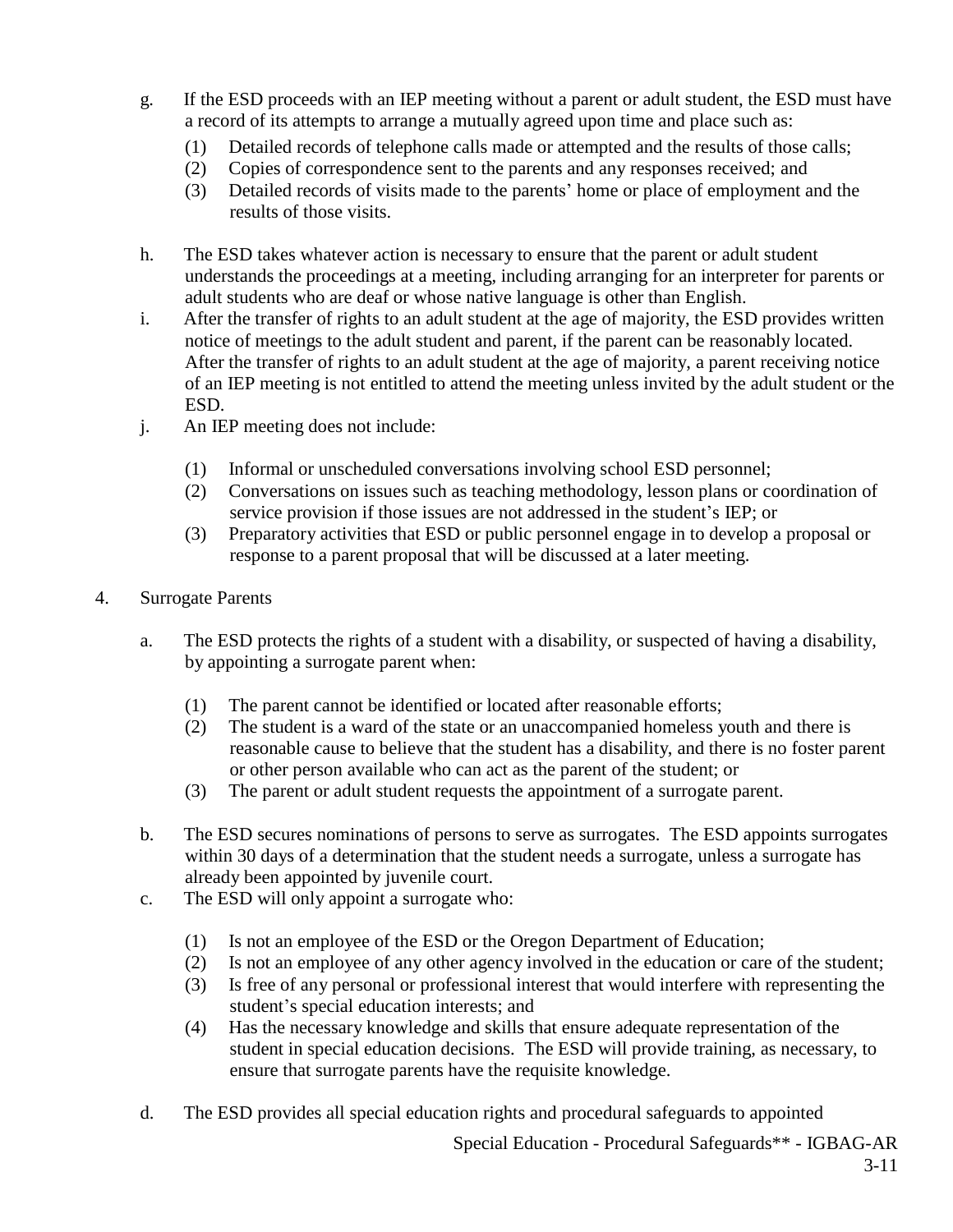surrogate parents.

- e. A surrogate will not be considered an employee of the ESD solely on the basis that the surrogate is compensated from public funds.
- f. The duties of the surrogate parent are to:
	- (1) Protect the special education rights of the student;
	- (2) Be acquainted with the student's disability and the student's special education needs;
	- (3) Represent the student in all matters relating to the identification, evaluation, IEP and educational placement of the student; and
	- (4) Represent the student in all matters relating to the provision of a free appropriate public education to the student.
- g. A parent may give written consent for a surrogate to be appointed.
	- (1) When a parent requests that a surrogate be appointed, the parent shall retain all parental rights to receive notice and all of the information provided to the surrogate. When the ESD appoints a surrogate at parent request, the ESD will continue to provide to the parent a copy of all notices and other information provided to the surrogate.
	- (2) The surrogate, alone, shall be responsible for all matters relating to the special education of the student. The ESD will treat the surrogate as the parent unless and until the parent revokes consent for the surrogate's appointment.
	- (3) If a parent gives written consent for a surrogate to be appointed, the parent may revoke consent at any time by providing a written request to revoke the surrogate's appointment;
- h. An adult student to whom rights have transferred at age of majority may give written consent for a surrogate to be appointed. When an adult student requests that a surrogate be appointed, the student shall retain all rights to receive notice and all of the information provided to the surrogate. The surrogate, alone, shall be responsible for all matters relating to the special education of the student. The ESD will treat the surrogate as the adult student unless and until the adult student revokes consent for the surrogate's appointment. If an adult student gives written consent for a surrogate to be appointed, the adult student may revoke consent at any time by providing a written request to revoke the surrogate's appointment.
- i. The ESD may change or terminate the appointment of a surrogate when:
	- (1) The person appointed as surrogate is no longer willing to serve;
	- (2) Rights transfer to the adult student or the student graduates with a regular diploma;
	- (3) The student is no longer eligible for special education services;
	- (4) The legal guardianship of the student is transferred to a person who is able to carry out the role of the parent;
	- (5) A foster parent or other person is identified who can carry out the role of parent;
	- (6) The parent, who previously could not be identified or located, is now identified or located;
	- (7) The appointed surrogate is no longer eligible;
	- (8) The student moves to another school ESD; or
	- (9) The student is no longer a ward of the state or unaccompanied homeless youth.
- j. The ESD will not appoint a surrogate solely because the parent or student to whom rights have transferred is uncooperative or unresponsive to the special education needs of the student.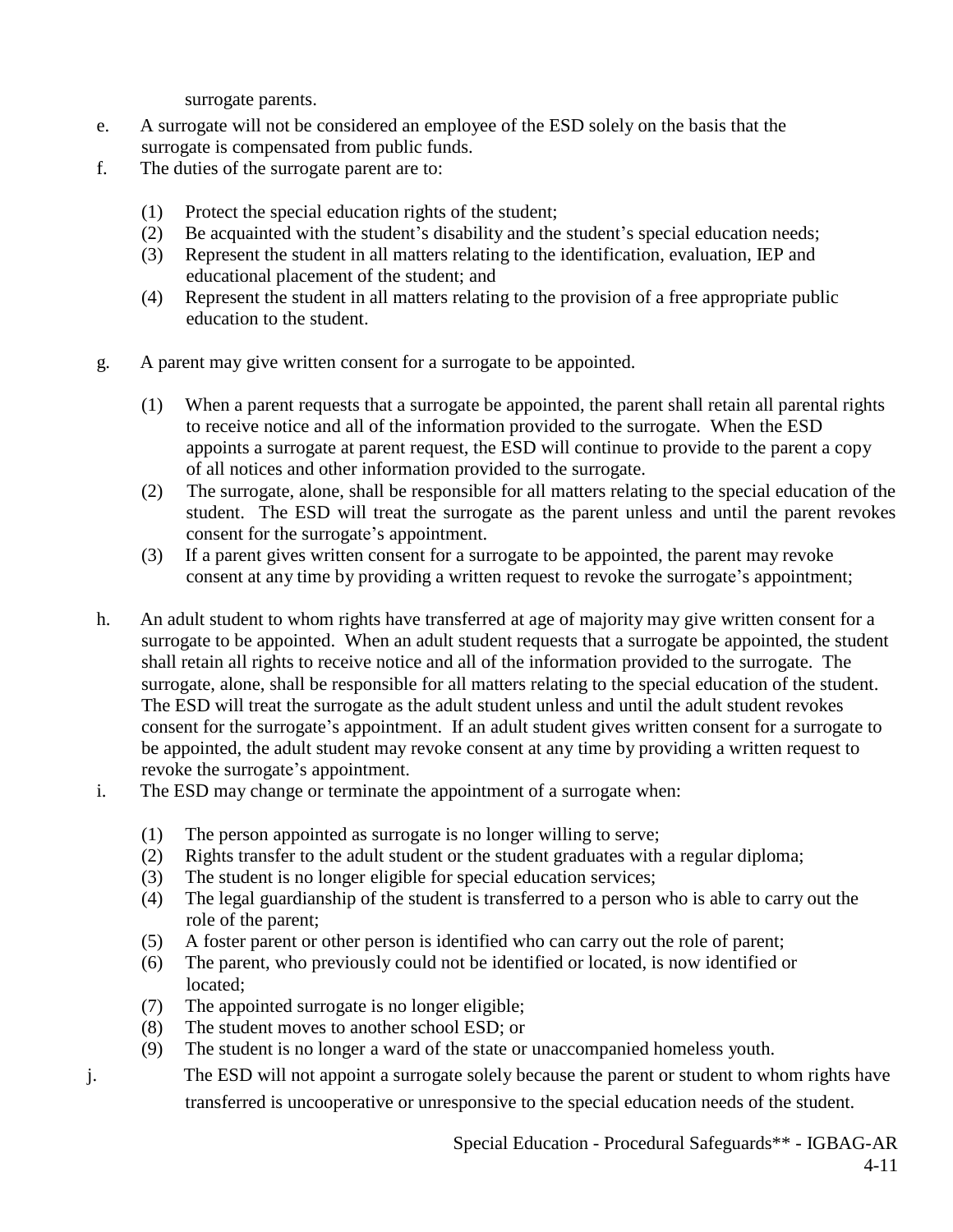- 5. Transfer of Rights at Age of Majority
	- a. When a student with a disability reaches the age of majority, marries or is emancipated, rights previously accorded to the student's parents under the special education laws, transfer to the student. A student for whom rights have transferred is considered an "adult student" under OAR 581-015-2000(1).
	- b. The ESD provides notice to the student and the parent that rights (accorded by statute) will transfer at the age of majority. This notice is provided at an IEP meeting and documented on the IEP:
		- (1) At least one year before the student's 18th birthday;
		- (2) More than one year before the student's 18th birthday, if the student's IEP team determines that earlier notice will aid transition; or
		- (3) Upon actual knowledge that within a year the student will likely marry or become emancipated before age 18.
	- c. The ESD provides written notice to the student and to the parent at the time of the transfer.
	- d. These requirements apply to all students, including students who are incarcerated in a state or local adult or juvenile correctional facility or jail.
	- e. After transfer of rights to the student, the ESD provides any written prior notices and written notices of meetings required by the special education laws to the adult student and to the parent if the parent can be reasonably located.
	- f. After rights have transferred to the student, receipt of notice of an IEP meeting does not entitle the parent to attend the meeting unless invited by the student or the ESD.
	- g. To promote self-determination and independence, the district shall provide to student and the student's parents with information and training resources regarding supported decision-making as a less restrictive alternative to guardianship, and with information and resources regarding strategies to remain engaged in the student's secondary education and post-school outcomes. The district shall provide this information at each IEP meeting that includes discussion of postsecondary goals and transition services.
- 6. Prior Written Notice
	- a. The ESD provides prior written notice to the parent of a student, or student, within a reasonable period of time when the ESD proposed to initiate or change, or refuses to initiate or change, the identification, evaluation or educational placement of the student, or the provision of a free appropriate public education.
	- b. The content of the prior written notice will include:
		- (1) A description of the action proposed or refused by the ESD;
		- (2) An explanation of why the ESD proposed or refused to take the action;
		- (3) A description of each evaluation procedure, test, assessment, record or report used as a basis for the proposal or refusal;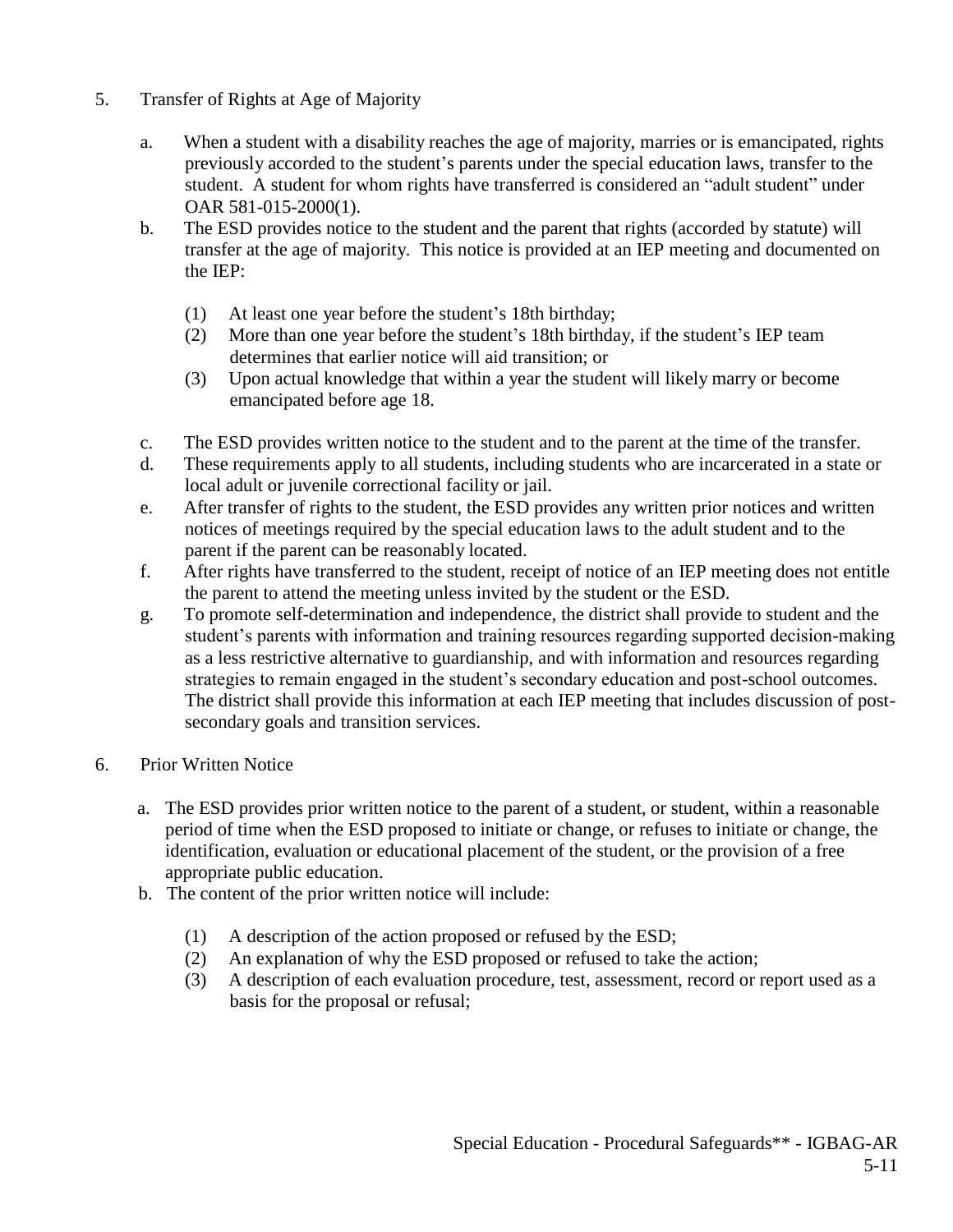- (4) A description of other options the IEP team considered and the reasons why those options were rejected; and
- (5) A description of any other factors that are relevant to the ESD's proposal or refusal;
- (6) A statement that the parents of a student with a disability have procedural safeguards and, if this notice is not an initial referral for evaluation, how a copy of the *Notice of Procedural Safeguards* may be obtained; and
- (7) Sources for parents to contact to obtain assistance in understanding their procedural safeguards.
- c. The prior written notice is:
	- (1) Written in language understandable to the general public; and
	- (2) Provided in the native language of the parent or other mode of communication used by the parent, unless it is clearly not feasible to do so;
	- (3) If the native language or other mode of communication of the parent is not a written language, the ESD shall take steps to ensure that:
		- (a) The notice is translated orally or by other means to the parent in the parent's native language or other mode of communication;
		- (b) The parent understands the content of the notice; and
		- (c) There is written evidence that the requirements of this rule have been met.
- 7. Consent Initial Evaluation
	- a. The ESD provides notice and obtains informed written consent from the parent or adult student before conducting an initial evaluation to determine whether a student has a disability (as defined by Oregon law) and needs special education. Consent for initial evaluation is not consent for the ESD to provide special education and related services.
	- b. The ESD makes reasonable efforts to obtain informed consent from a parent for an initial evaluation to determine a child's eligibility for special education services. If a parent does not provide consent for an initial evaluation or does not respond to a request for consent for an initial evaluation, the school ESD may, but is not required to, pursue the initial evaluation of the child through mediation or due process hearing procedures. The ESD does not violate its child find obligations if it declines to pursue the evaluation using these procedures.
- 8. Consent Initial Provision of Special Education Services
	- a. The ESD provides notice and obtains informed written consent from the parent or adult student before the initial provision of special education and related services to the student.
	- b. The ESD makes reasonable efforts to obtain informed consent, but if a parent or adult student does not respond or refuses consent for initial provision of special education and related services, the ESD does not convene an IEP meeting, develop an IEP or seek to provide special education and related services through mediation or due process hearing procedures. The ESD will not be considered to be in violation of the requirement to make Free Appropriate Public Education (FAPE) available to the student under these circumstances. The ESD stands ready to serve the student if the parent or adult student later consents.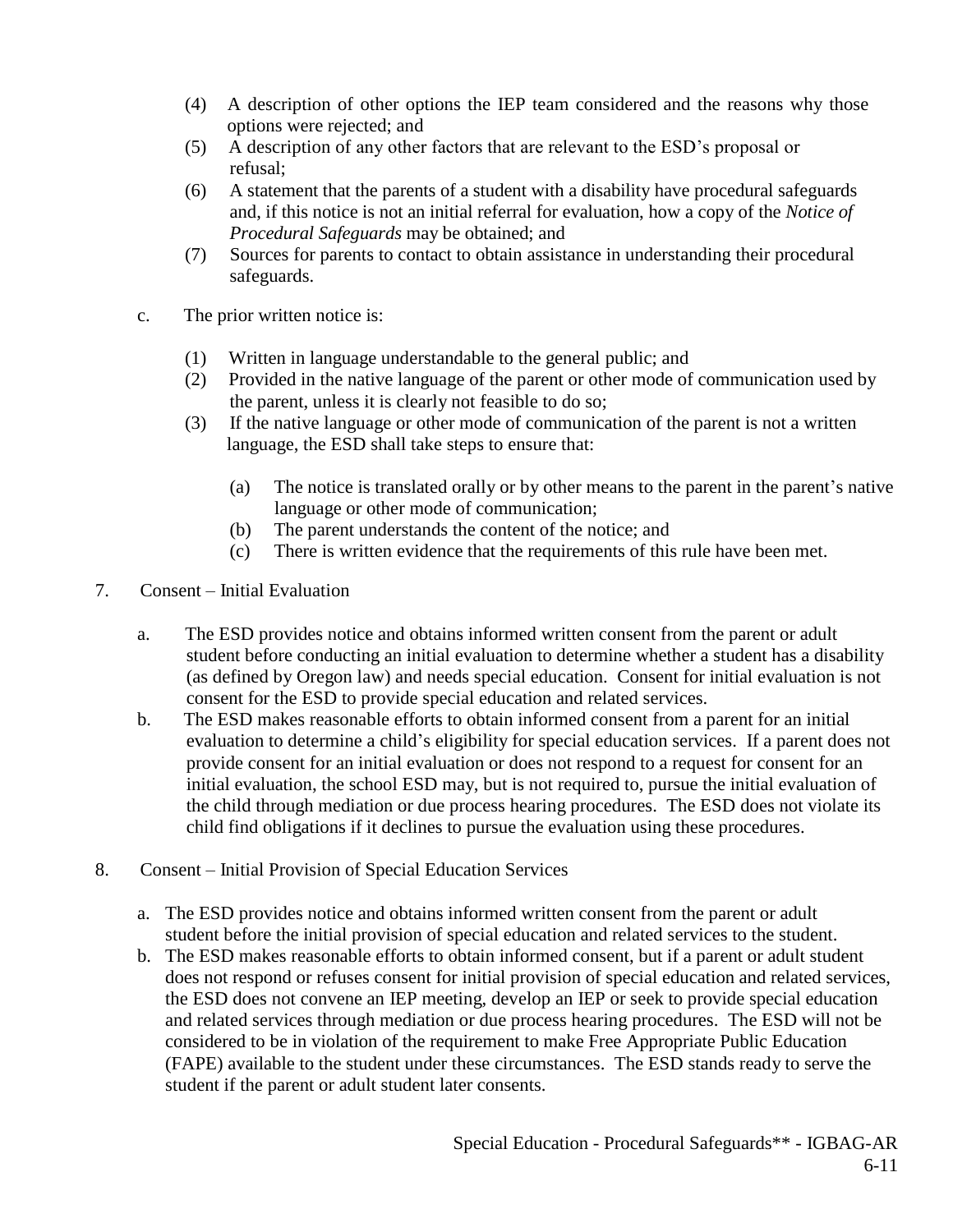- 9. Consent Re-evaluation
- a. The ESD obtains informed parent consent before conducting any re-evaluation of a child with a disability, except:
	- (1) The ESD does not need written consent for a re-evaluation if the parent does not respond after reasonable efforts to obtain informed consent. However, the ESD does not conduct individual intelligence tests or tests of personality without consent.
	- (2) If a parent refuses to consent to the re-evaluation, the ESD may, but is not required to, pursue the re-evaluation by using mediation or due process hearing procedures.
- b. A parent or adult student may revoke consent at any time before the completion of the activity for which they have given consent. If a parent or adult student revokes consent, that revocation is not retroactive.
- 10. Consent Other Requirements
	- a. The ESD documents its reasonable efforts to obtain parent consent, such as phone calls, letters and meeting notes.
	- b. If a parent of a student who is home schooled or enrolled by the parents in a private school does not provide consent for the initial evaluation or the re-evaluation, or if the parent does not respond to a request for consent, the ESD:
		- (1) Does not use mediation or due process hearing procedures to seek consent; and
		- (2) Does not consider the child as eligible for special education services.
	- c. If a parent or adult student refuses consent for one service or activity, the ESD does not use this refusal to deny the parent or child any other service, benefit or activity, except as specified by these rules and procedures.
	- d. If, at any time subsequent to the initial provision of special and related services, the parent of a child revokes consent in writing for the continued provision of special education and related services, the ESD:
		- (1) May not continue to provide special education and related services to the child, but must provide prior written notice before ceasing the provision of special education and related services;
		- (2) May not use mediation or due process procedures to obtain an agreement or ruling that the services may be provided to the child;
		- (3) Will not be considered to be in violation of the requirement to make FAPE available to the child because of the failure to provide the child with further special education and related services; and
		- (4) Is not required to convene an IEP team meeting or develop an IEP for the child for further provision of special education or related services.
- 11. Exceptions to Consent
	- a. The ESD does not need written parent or adult student consent before:
		- (1) Reviewing existing data as part of an evaluation or re-evaluation;
		- (2) Administering a test or other evaluation administered to all students without consent

Special Education - Procedural Safeguards\*\* - IGBAG-AR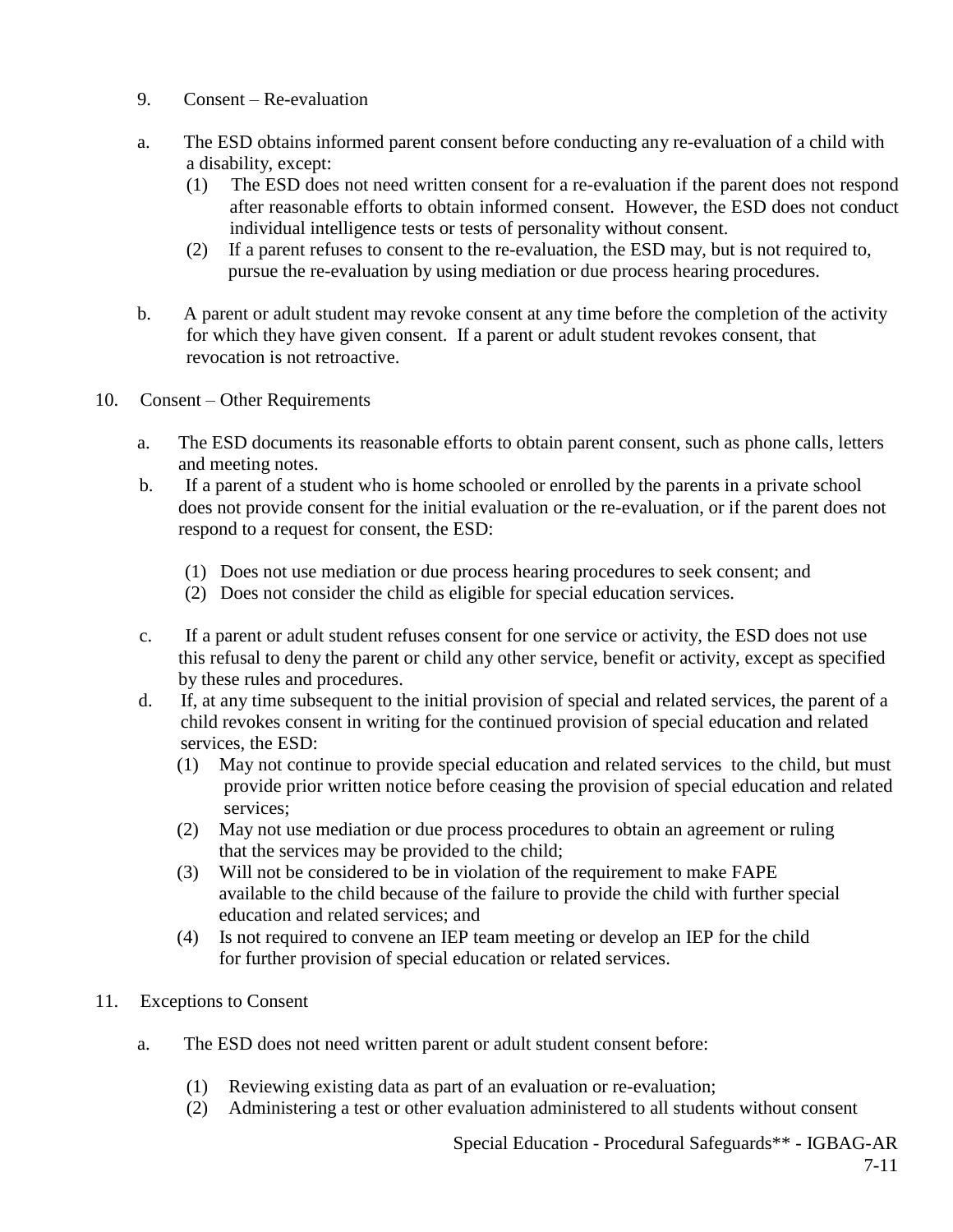unless, before administration of that test or evaluation, consent is required of parents of all students;

- (3) Conducting evaluations, tests, procedures or instruments that are identified on the student's IEP as a measure for determining progress; or
- (4) Conducting a screening of a student by a teacher or specialist to determine appropriate instructional strategies for curriculum implementation.
- b. The ESD does not need written parent consent to conduct an initial special education evaluation of a student who is a ward of the state and not living with the parent if:
	- (1) Despite reasonable efforts to do so, the ESD has not been able to find the parent;
	- (2) The parent's rights have been terminated in accordance with state law; or
	- (3) The rights of the parent to make educational decisions have been subrogated by a judge in accordance with state law and consent for an initial evaluation has been given by an individual appointed by the judge to represent the child.
- c. The ESD does not need written parental consent if an administrative law judge (ALJ) determines that the evaluation or re-evaluation is necessary to ensure that the student is provided with a free appropriate public education.
- 12. Independent Educational Evaluations (IEE)
	- a. A parent of a student with a disability has a right to an independent educational evaluation at public expense if the parent disagrees with an evaluation obtained by the school ESD.
	- b. If a parent requests an independent educational evaluation at public expense, the school ESD provides information to parents about where an independent educational evaluation may be obtained, and the ESD criteria applicable for independent educational evaluations.
	- c. If a parent requests an independent educational evaluation at public expense, the ESD without unnecessary delay, either:
		- (1) Initiates a due process hearing to show that its evaluation is appropriate; or
		- (2) Ensures that an independent educational evaluation is provided at public expense unless the ESD demonstrates in a hearing that the evaluation obtained by the parent did not meet ESD criteria.
	- d. The ESD criteria for independent educational evaluations are the same as for ESD evaluations including, but not limited to, location, examiner qualifications and cost.
		- (1) Criteria established by the ESD do not preclude the parent's access to an independent educational evaluation.
		- (2) The ESD provides the parents the opportunity to demonstrate the unique circumstances justifying an IEE that does not meet the ESD's criteria.
		- (3) A parent may be limited to one independent educational evaluation at public expense each time the ESD conducts an evaluation with which the parent disagrees.
	- e. If a parent requests an independent educational evaluation, the ESD may ask why the parent disagrees with the public evaluation. The parent may, but is not required to provide an explanation. The ESD may not:

Special Education - Procedural Safeguards\*\* - IGBAG-AR 8-11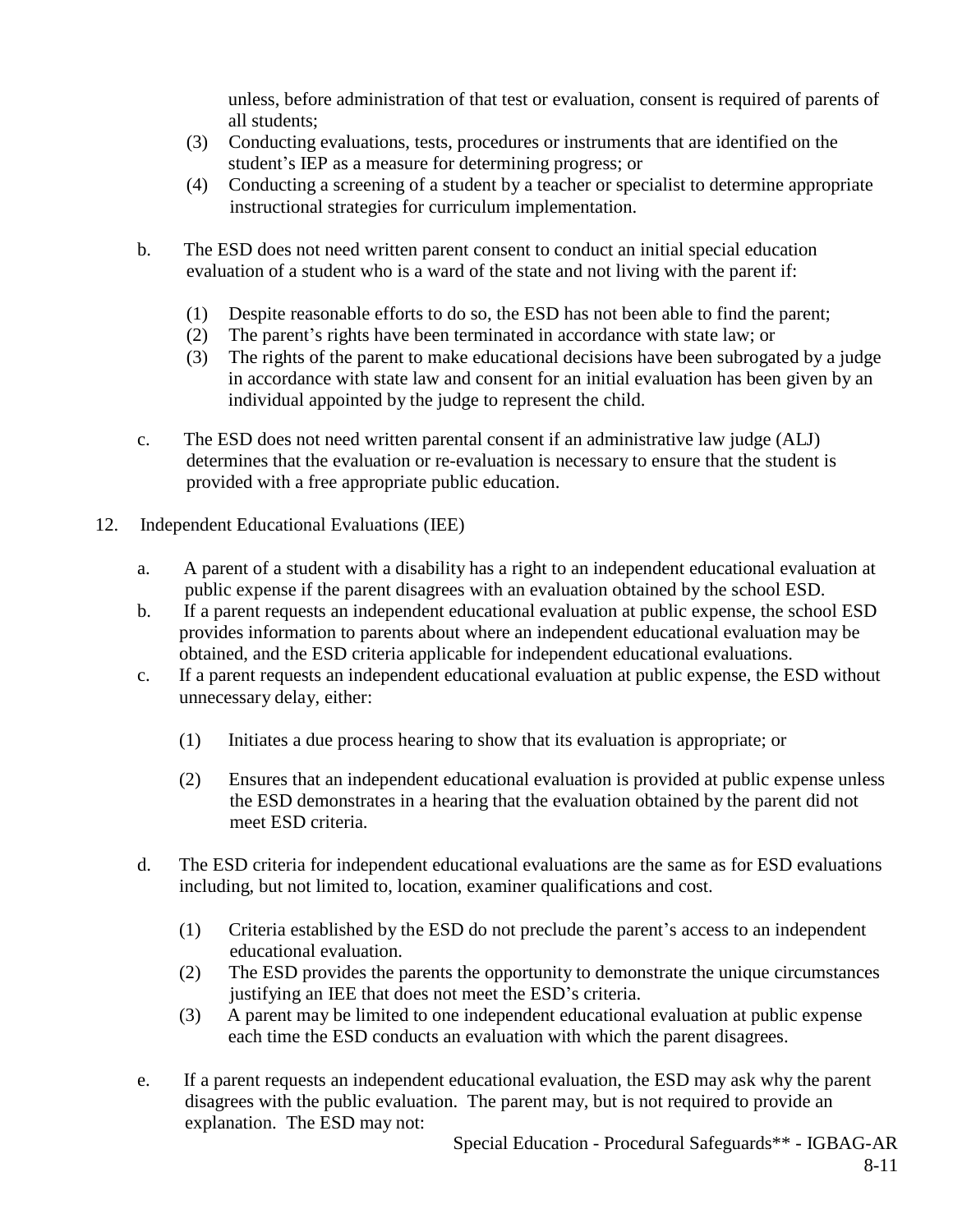- (1) Unreasonably delay either providing the independent educational evaluation at public expense or initiating a due process hearing to defend the public evaluation;
- (2) Except for the criteria listed above in 12.c., impose conditions or timelines related to obtaining an IEE at public expense.
- f. The ESD considers an independent educational evaluation submitted by the parent, in any decision made with respect to the provision of a free appropriate public education to the student, if the submitted independent evaluation meets ESD criteria.
- 13. Dispute Resolution Mediation
	- a. The ESD or parent may request mediation from ODE for any special education matter, including before the filing of a complaint or due process hearing request.
	- b. The ESD acknowledges that:
		- (1) Mediation must be voluntary on the part of the parties, must be conducted by a qualified and impartial mediator who is trained in effective mediation techniques and may not be used to deny or delay a parent's right to a due process hearing or filing a complaint.
		- (2) Each mediation session must be scheduled in a timely manner and must be held in a location that is convenient to the parties to the dispute.
		- (3) An agreement reached by the parties to the dispute in the mediation process must be set forth in a legally binding written mediation agreement that:
			- (a) States the terms of the agreement;
			- (b) States that all discussions that occurred during the mediation process remain confidential and may not be used as evidence in any subsequent due process hearing or civil proceeding; and
			- (c) Is signed by the parent and a representative of the school ESD who has the authority to bind the ESD to the mediation agreement.
		- (5) Mediation communication is not confidential if it relates to child or elder abuse and is made to a person who is required to report abuse, or threats of physical harm, or professional conduct affecting licensure.
			- (6) The mediation agreement is enforceable in any state court of competent jurisdiction or in a district court of the United States.
- 14. Dispute Resolution Complaint Investigation
	- a. Any organization or person may file a signed, written complaint with the State Superintendent of Public Instruction alleging that a school or an ESD is violating or has violated the Individuals with Disabilities Education Act or associated regulations within one year before the date of the complaint. Upon receiving a parent complaint, the Oregon Department of Education (ODE) forwards the complaint to the ESD along with a request for an ESD response to the allegations in the complaint.
	- b. Upon receiving a request for response from ODE, the ESD responds to the allegations and furnishes any requested information or documents within 10 business days.
	- Special Education Procedural Safeguards\*\* IGBAG-AR c. The ESD sends a copy of the response to the complainant. If ODE decides to conduct an on-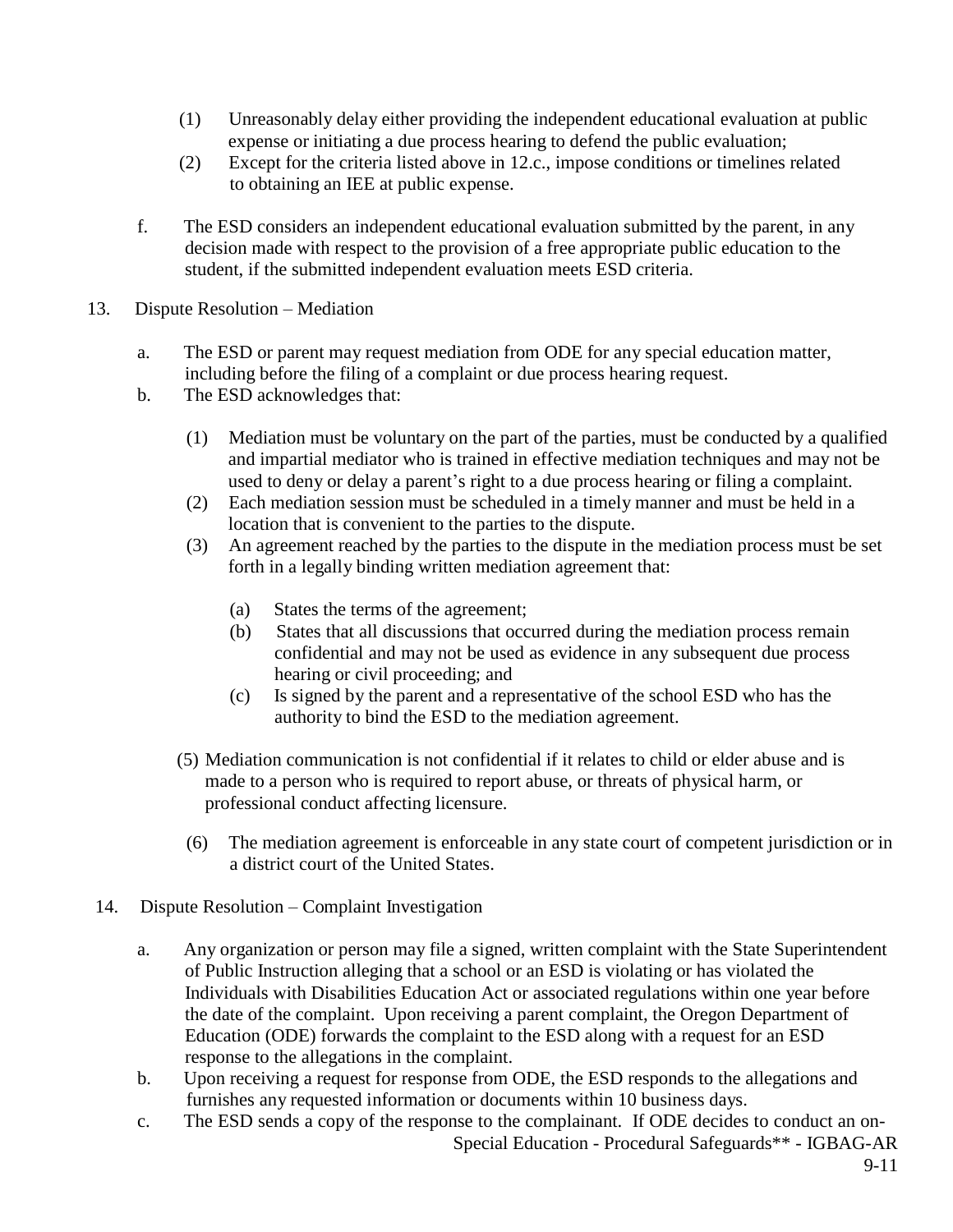site investigation, ESD personnel participate in interviews and provide additional documents as needed.

- d. The ESD and the complainant may attempt to resolve a disagreement that led to a complaint through mediation. If they decide against mediation, or if mediation fails to produce an agreement, ODE will pursue the complaint investigation.
- e. If ODE substantiates some or all of the allegations in a complaint, it will order corrective action. The ESD will satisfy its corrective action obligations in a timely manner.
- f. If the ESD disagrees with the findings and conclusions in a complaint final order, it may seek reconsideration by ODE or judicial review in county circuit court.
- 15. Due Process Hearing Requests
	- a. The ESD acknowledges that parents may request a due process hearing if they disagree with an ESD proposal or refusal relating to the identification, evaluation, educational placement or provision of a free appropriate public education to a student who may have a disability and be eligible for special education.
	- b. The ESD may request a due process hearing regarding the identification, evaluation, educational placement or provision of a free appropriate public education to a student who may have a disability and be eligible for special education.
	- c. When requesting a due process hearing, the ESD or the attorney representing the ESD provides notice to the parent and to ODE.
	- d. The party, including the ESD that did not file the hearing request must, within 10 days of receiving the request for a hearing, send to the other party a response that specifically addresses the issues raised in the hearing request.
	- e. If the parent had not yet received prior written notice of the ESD's proposal or refusal, the ESD, within 10 days of receiving the hearing request for a due process hearing, sends to the parent a response that includes:
		- (1) An explanation of why the ESD proposed or refused to take the action raised in the hearing request;
		- (2) A description of other options that the ESD considered and the reasons why those options were rejected;
		- (3) A description of each evaluation procedure, assessment, record or report the ESD used as the basis for the proposed or refused action; and
		- (4) A description of the factors relevant to the ESD's proposal or refusal.
- 16. Resolution Session
	- a. Within 15 days of receiving a due process hearing request, the ESD will hold a resolution session with the parents and the relevant members of the IEP team who have specific knowledge of the facts identified in the due process hearing request.
	- b. This meeting will include a representative of the ESD who has decision-making authority for the ESD.
		- (1) The ESD will not include an attorney unless the parent brings an attorney.
		- (2) The ESD will provide the parent with an opportunity for the parent to discuss the hearing request and related facts so that the ESD has an opportunity to resolve the dispute.
		- (3) The ESD and parent may agree in writing to waive the resolution meeting. If so, the 45